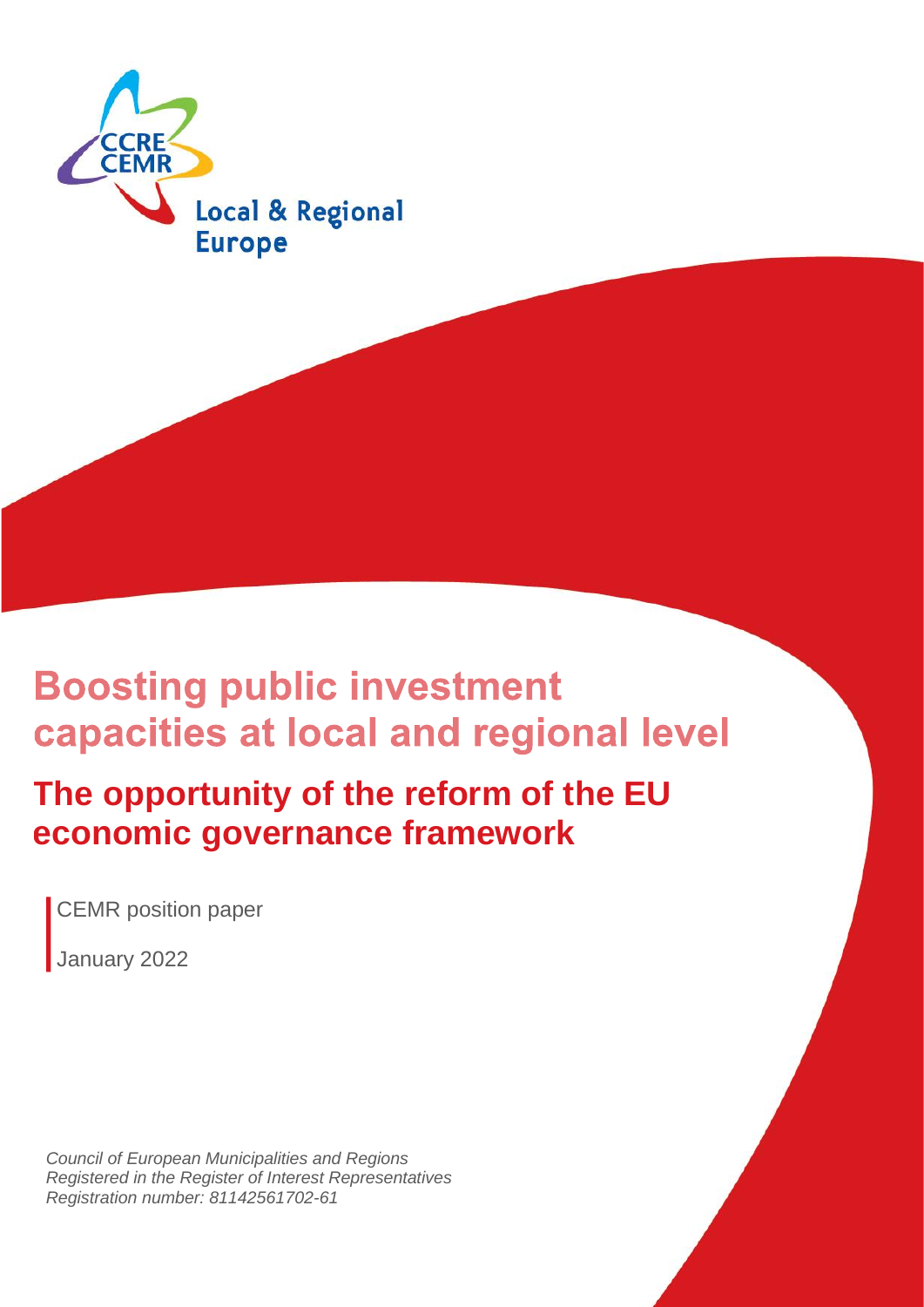COVID-19 crisis has casted new unexpected economic scenario for Europe. All sectors and all levels of our society have been severely impacted. Local and regional governments have been at the frontline of the pandemic crisis, delivering essential services to the population, and putting in place the safety rules decided at national level. Because of this role, they were also severely impacted by the financial and economic consequences of COVID-19. Throughout Europe we noted the **"scissor effect**": municipalities and regions had to spend more to ensure safety of their inhabitants but also supporting local businesses, while losing important part of their revenue with diminution of their income from taxes and fees - insufficiently compensated by Member States.<sup>1</sup>

The European Union as well as Member States at national level have adopted various sets of measures, from new and temporary ones such as the State Aid Temporary Framework, to the €806.9 billion "Next Generation EU" package. This largest ever stimulus package of instruments complements the EU's long-term budget (2021-2027) with the objective to **boost recovery towards a greener, more digital and more resilient Europe.**

Another major measure adopted by the EU and its Member States is the activation of the general escape clause from the Stability and Growth Pact, i.e., governments are temporarily exempted from rules constraining public debt and deficit. At the same time, in 2021 the European Semester process has been adapted and aligned with the Recover and Resilience Facility. We believe that this context opens the door to a **reform of the EU economic governance system**.

In Europe, 45% of public investments is conducted by local authorities and the subnational governments public spending represented 1.2% of GDP before COVID19 pandemic, which was already estimated quite low by the OECD<sup>2</sup>. Following the economic crisis of 2008, it took a decade before subnational governments' finance recover to pre-crisis level, so it is likely that their capacity to invest will be seriously impacted also in the mid to long term by the COVID19 crisis, at a time where investment and economic stimulus is actually most needed. Therefore, the Council of European Municipalities and Regions (CEMR) calls on the EU and the Member States to seriously take into consideration the need to **boost public investments at local and regional levels to achieve a truly sustainable recovery by:**

- ➢ **Better coordination between European, national and local level** on EU economic governance. A new framework should allow for true exchanges between representatives of local governments, EU Member States and the EU Institutions. A code of conduct should make the Partnership Principle also mandatory for the future of the European Semester. Only through multi-level dialogue, can we collectively remove the barriers to subnational investments. When drafting country recommendations, the European Commission should systematically consult the national associations representing local and regional governments in the country.
- ➢ The European Semester, as an instrument for fiscal discipline, is **not the right instrument to relaunch growth and to allow strategic investments in the EU**. If the Semester is going to become the main mechanism of policy coordination between European, national and sub-national levels of government, it will have to move away from the pure macroeconomic and budgetary surveillance, thus transforming into a **more flexible platform** that can adapt to the fast-changing needs of the European economy and society and that **"do no harm" to other EU policies such as Cohesion Policy or the Green**

<sup>1</sup> CEMR, Uncertainty Amidst Recovery – [2021 Estimates of COVID's impact on local and regional finances](https://www.ccre.org/img/uploads/piecesjointe/filename/211025_COVID19_impact_on_LRG_final.pdf), October 2021

<sup>&</sup>lt;sup>2</sup> OECD-UCLG, 2019 [Report World Observatory on Subnational Government Finance and Investment](https://www.sng-wofi.org/publications/2019_SNG-WOFI_REPORT_Key_Findings.pdf) - Key findings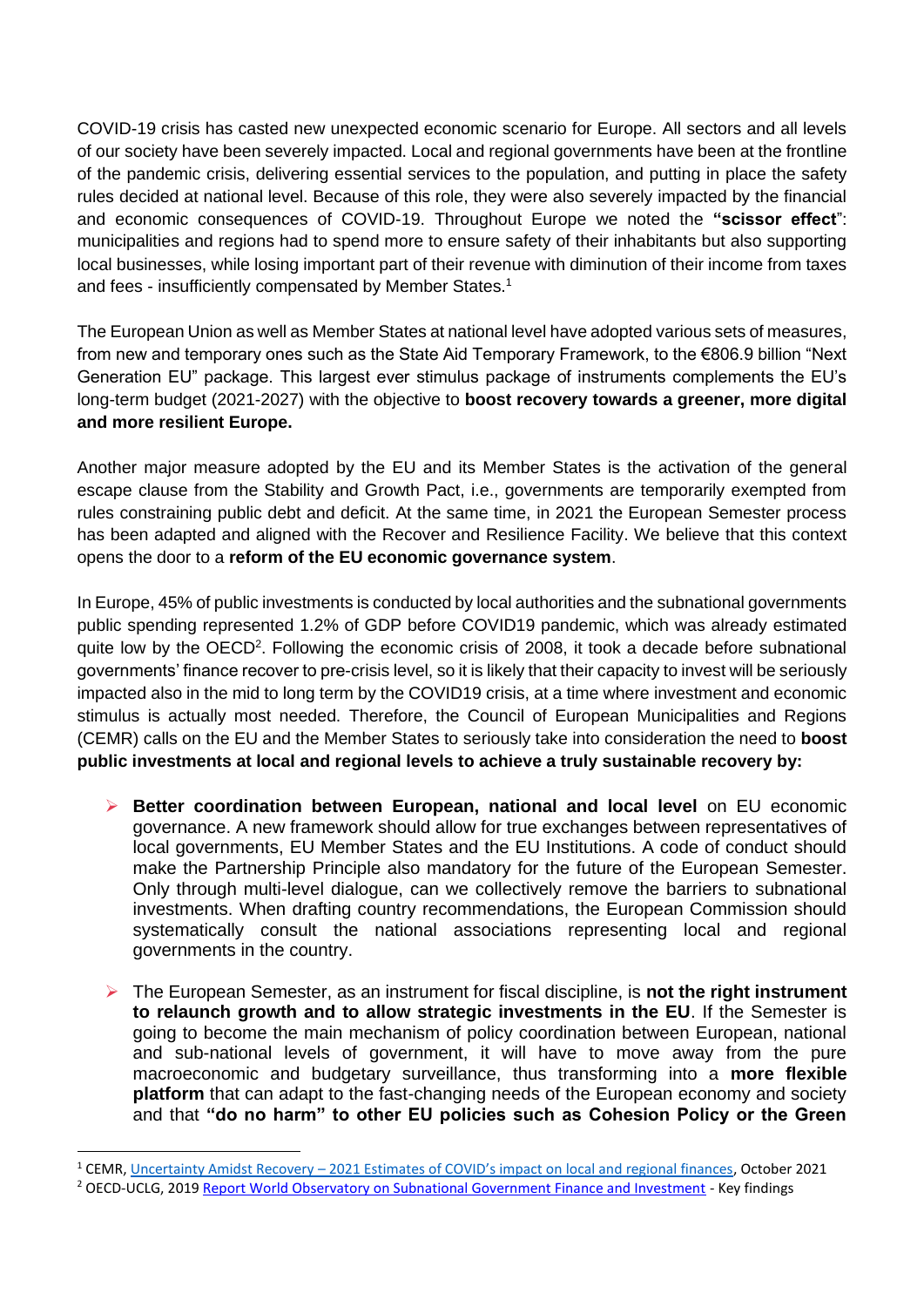**Deal.** Furthermore, it should be avoided thar the fiscal consolidation pressure imposed by the Covid-19 pandemic and/or by the European Semester won't be just shifted to the local level.

- ➢ **A municipal and regional investment backlog** has been observed in several European countries, before the COVID-19 crisis. In period of crisis, municipalities and regions will use their limited resources to ensure the running of their administration and delivery of essential services. The long-term investments, especially for sustainable development, green and digital transitions (renovation of building and infrastructure for instance) may be postponed. But the longer it will take, the more expensive it will become for local and regional governments. It is therefore urgent to take **the necessary measures at EU and national level to reduce this investment backlog.**
- ➢ **Subnational governments need sufficient fiscal autonomy and financial capacity to undertake investments,** but also, they need necessary skills and competences. We call on the European Commission to include in its recommendations for country reforms an evaluation of subnational investment levels, and come up with proposed suggestions to further boost local and regional public investments**, in full consultation of the representatives of local and regional governments.**
- ➢ **More flexibility and opportunities for subnational governments borrowing.** The Stability and Growth Pact still constraints the capacities of local governments to borrow by including them in the calculation of national debt. We argue that more flexibility should be granted for local and regional governments, particularly when investing for long term and sustainable development.
- ➢ **Creation of a European municipal and regional bank within the EIB** that could assist municipalities and regions in using bonds especially green, digital and social "mini-bonds" more adapted to the specificities of subnational governments. Such structure could also facilitate **pooling of resources by European municipalities** towards joint investments which would be less costly if done through mutualisation. The EIB could offer lower borrowing rates to municipalities and regions, even more so if it is to finance sustainable and climate related projects.
- ➢ **Supports municipalities through capacity building** so that they can participates and drive the provision of services, especially in the health and care sector, and can take strategic decision on infrastructures. Fosters the creation of local social enterprises and use Corporate Social Responsibility to encourage commercial enterprises to invest in local communities. Banks should communicate publicly on the share of loans they provide to social economy enterprises, and contributing to inclusive growth (e.g., loans to womenowned start-ups and companies.)
- ➢ Local and regional governments **are willing to contribute to the EU Green Deal and the green and digital transitions**. They are already engaged in the process with concrete actions such as sustainable mobility plans, improving energy efficiency of public buildings or providing digital public services. But achieving these objectives require long term investments which are very difficult to engage for municipalities and regions alone. In the current context, following the COVID-19 crisis impact on local and regional governments and inflation, many municipalities are already being forced to cancel planned investments.
- ➢ During the implementation of the National Recovery and Resilience Plans, Member States must ensure they are working in full partnership with all levels of governance, and use this